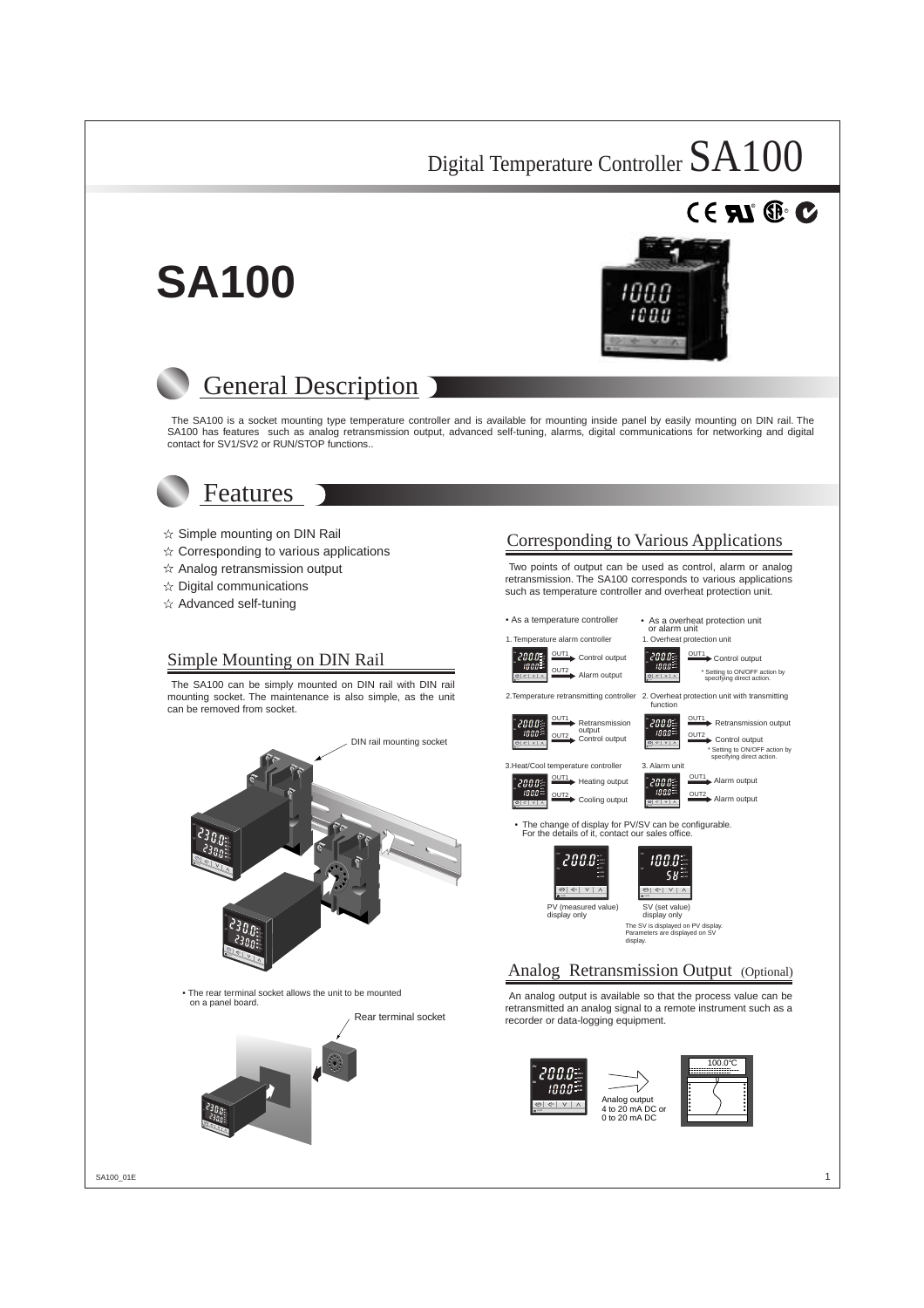## Features

#### Alarms (Optional)

Two alarm points can be configured for specific applications.

- Alarm Type
- Temperature Alarm
	- Deviation High, Deviation Low, Deviation High/Low, Band, Process High, Process Low
- (Hold action can be added to deviation and process type) • Set Value Alarm
- High, Low
- Loop Break Alarm

|                | <b>Temperature Alarm</b>                          | $\Delta$ : SV                                     | $\triangle$ : Alarm                                |  |  |  |  |
|----------------|---------------------------------------------------|---------------------------------------------------|----------------------------------------------------|--|--|--|--|
| Deviation High | OFF<br>Δ.                                         | ON                                                |                                                    |  |  |  |  |
|                | ON                                                |                                                   | (Alarm Set Value is a positive (+) setting)<br>OFF |  |  |  |  |
| Deviation Low  |                                                   | ▲←<br>(Alarm Set Value is a negative (-) setting) |                                                    |  |  |  |  |
| Deviation      | ON                                                | OFF                                               | ON                                                 |  |  |  |  |
| High/Low       |                                                   | $-$ + $ \wedge$ $-$ + $-$                         | (Alarm Set Value is the absolute deviation value)  |  |  |  |  |
| Band           | OFF                                               | ON<br>$\sqrt{-n}$ $\sqrt{-n}$                     | OFF                                                |  |  |  |  |
|                | (Alarm Set Value is the absolute deviation value) |                                                   |                                                    |  |  |  |  |
| Process High   | OFF                                               |                                                   | ON                                                 |  |  |  |  |
| Process Low    | ON                                                |                                                   | OFF                                                |  |  |  |  |
|                |                                                   | Set Value Alarm                                   | $\Delta$ : SV                                      |  |  |  |  |
| Set Value High | OFF                                               |                                                   | ON                                                 |  |  |  |  |
| Set Value Low  | ON                                                |                                                   | OFF                                                |  |  |  |  |

### Heat/Cool Control (Optional)

The Heat/Cool PID control features heat and cool outputs for use where process-generated heat exists. This allows the input of overlap or deadband settings which contribute to energy savings.



#### Digital Communications (Optional)

The SA100 offers an optional RS-485 communications interface for networking to computers, PLCs and SCADA software. MODBUS or ANSI protocol can be selected. Up to 32 units, including host computer, can be multi-dropped on one RS-485 communication line. When the communication feature is selected, the external contact input is not available.



### Digital Contact Input for External Switching (Optional)

An optional digital contact input is available for RUN/STOP and SV1/SV2 switching. (RUN/STOP switching can also be completed at the front key panel.) This function can be used with the output from a timer, PLC, etc. When the communication feature is selected, the external contact input is not available.



### Self-Tuning Algorithm

The SA100 offers a new self-tuning feature that is initiated at start-up and when process parameters or conditions change. In these situations, the controller evaluates whether the preset PID parameters should be maintained or replaced by the latest selftuning parameters to achieve the best control for the process. Self-tuning can be manually turned ON/OFF in the parameter setting mode. This feature is not available with the Heat/Cool control.

In addition to self-tuning, The SA200 has standard autotuning (AT) so that either function can be selected to achieve optimum process control.

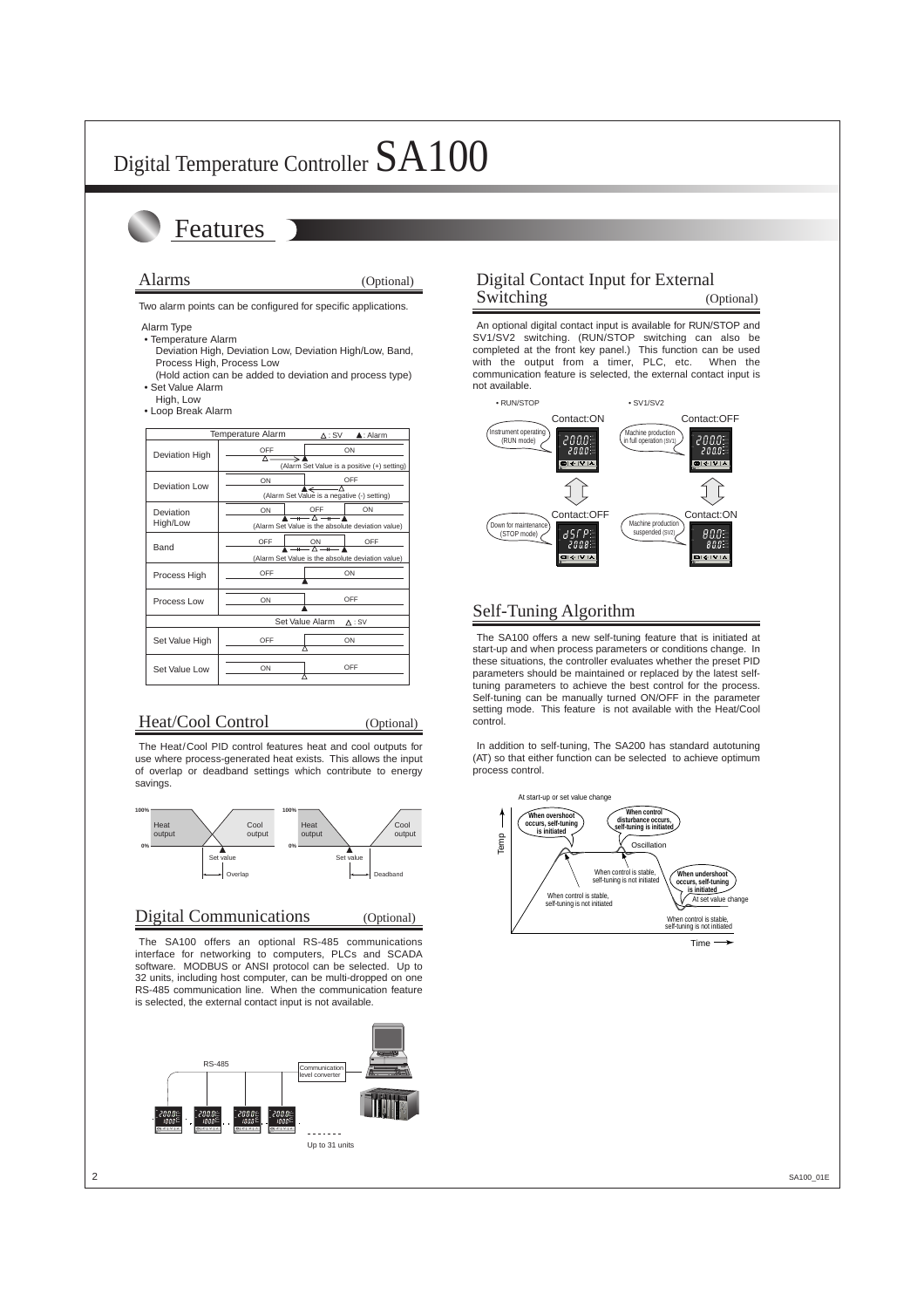## Specifications

#### **Input**

- a) Thermocouple : K, J, E, T, R, S, B, N (JIS/IEC), PLII (NBS)<br>W5Re/W26Re(ASTM), U, L (DIN)<br>•Input impedance : Approx.1MΩ
- 
- •Influence of external resistance : Approx. 0.2µV/<sup>Ω</sup> •Input break action : Up-scale
	-
	-
	-
	-
	-
- 
- b) RTD :<br>
 Influence of lead resistance : Approx. 0.01[%/Ω] of reading<br>
 Maximum 10Ω per wire<br>
 Input break action : Up-scale<br>
 Input short action : Down-scale<br>
c) DC vortage : 0 to 5V DC, 1 to 5V DC, 0 to 10V DC<br>
d)
	-
- •Refer to the Input and Range and Input Code Table for details.<br>•Input break action : Down-scale<br>•Both Heat/Cool control outputs are OFF for Heat/Cool PID action.<br>•Reading is around zero for 0 to 5V DC input, 0 to 10V DC and 0 to 20mA DC input.
- 

#### **Sampling Time** 0.5 sec.

#### **PV Bias**

- span to +span (Within -1999 to 9999)

#### Performance

#### **Measuring Accuracy**

- 
- a) Thermocouple  $\pm$ (1% of reading + 1 digit) or  $\pm$ 2°C (4°F) whichever is larger •Accuracy is not guaranteed between 0 and 399°C (0 and 799°F)<br>•Accuracy is not guaranteed between 0 and 399°C (0 and 799°F)
- **for type T** and U. **b for type T** and U. b) RTD
- 
- ±(0.3% of reading + 1 digit) or ±0.8°C (1.6°F) whichever is larger c) DC voltage and DC current ±(0.3% of span + 1 digit)

**Insulation Resistance**<br> **Insulation Resistance**<br>
More than 20MΩ (500V DC) between measured terminals and ground<br>
More than 20MΩ (500V DC) between power terminals and ground

**Dielectric Strength** 1000V AC for one minute between measured terminals and ground 1500V AC for one minute between power terminals and ground

#### **Control**

#### **Control Method**

- 
- A PID control (with autotuning and self-tuning function)<br>• Available for reverse and direct action. (Specify when ordering.)<br>• ON/OFF, P, PI and PD control are also selectable.<br>• ON/OFF action differential gap : 2°C(°F) (T
- 0.2% (Voltage, current input) b) Heat/Cool PID control (with autotuning function)
- Air cooling and water cooling type are available. (Specify when ordering.)

#### **Major Setting Range**

| Set value:                                            | Same as input range.                                                   |
|-------------------------------------------------------|------------------------------------------------------------------------|
| Heat side proportional band :1 to span or 0.1 to span |                                                                        |
|                                                       | (ON/OFF action when P=0)                                               |
|                                                       | Cool side proportional band: 0 to 1000% of heat side proportional band |
| Integral time:                                        | 0 to 3600sec. (PD action when $I=0$ )                                  |
| Derivative time :                                     | 0 to 3600sec. (PI action when D=0)                                     |
|                                                       | Anti-Reset Windup(ARW) :1 to 100% of heat side proportional band       |
|                                                       | (Integral action is OFF when ARW=0)                                    |
| Proportional cycle time : 1 to 100 sec.               |                                                                        |
| Deadband/Overlap:                                     | -span to +span (Within -1999 to 9999)                                  |
|                                                       |                                                                        |

#### **Outputs**

**Output**<br>Can be set for control, alarm or retransmission functions Can be set for control, alarm or retrainsmission functions.<br>•Alarm output can be set for energized/de-energized action.<br>•Alarm output can be set for AND/OR logic calculation. Number of outputs : 2 points **Output Type**<br>Relay contact output : Relay contact output : 250V AC 2A (resistive load), Form C contact<br>Voltage pulse output : 0/12V DC (Load resistance : more than 600Ω)<br>●Measurement terminals and output terminal are not isolated. Current output : 0 to 20mA, 4 to 20mA DC (Load resistance : less than 400Ω)

•Measurement terminals and output terminal are not isolated.

#### Input Alarms (Up to 2 points) (Optional)

**Alarm Type** Deviation High, Deviation Low, Deviation High-Low, Deviation Band Process High, Process Low, Set value High, Set value Low Loop break alarm(LBA)

#### **Setting Range**

- a) Deviation alarm : -span to +span (Within -1999 to 9999) b) Process alarm : Same as set value (SV). c) Set value alarm : Same as set value (SV).
	-
- $\overrightarrow{d}$ ) Loop break alarm : 0.0 to 200.0 min.

### **Differential Gap**<br>
2°C (°F) or 2.0°C (°F) (Temperature input), 0.2% (Voltage, current input)

#### Contact Input (Optional)

#### **Number of Inputs** : 2 points

**Contact Input Type**<br>
a) RUN/STOP switching (OPEN : STOP, CLOSE : RUN)<br>
b) STEP function (OPEN : SV1, CLOSE : SV2)

#### **Input Rating**

Non-voltage contact input. (OPEN : 500kΩ or more, CLOSE : 10Ω or less)

#### Communications (Optional)

| c) Protocol:                        | a) Communication method: Based on RS-485 (2-wire)<br>b) Communication speed: 2400, 4800, 9600, 19200 BPS<br>ANSI X3.28(1976) 2.5 A4<br><b>MODBUS</b> |
|-------------------------------------|------------------------------------------------------------------------------------------------------------------------------------------------------|
| d) Bit format<br>Start bit:         |                                                                                                                                                      |
| Data bit:                           | 7 or 8 • For MODBUS 8 bit only                                                                                                                       |
| Parity bit:                         | Without, Odd or Even<br>1 or 2                                                                                                                       |
| Stop bit:<br>e) Communication code: | ASCII(JIS) 7-bit code                                                                                                                                |
| f) Maximum connection :             | 31 (Address can be set from 0 to 99.)                                                                                                                |

#### Retransmission Output (Optional)

Retransmission output is allocated to OUT1.<br>a)Type: Process value

Process value, Set value, Deviation, Manipulated value b) Output type : 0 to 20mA DC, 4 to 20mA DC (Load resistance : less than  $400\Omega$ )<br>More than 10bits c)Output resolution :

•Measurement terminals and output terminal are not isolated.

#### Waterproof/Dustproof (Optional)

Dustproof and waterproof protection : IP66 •Waterproof/dustproof protection only effective from the front in panel mounted installations.

#### General Specifications

#### **Supply Voltage**

- a) 85 to 264V AC (Including supply voltage variation) [Rating : 100 to 240V AC] (50/60Hz common) b) 21.6 to 26.4V AC(Including supply voltage variation)
- 
- 
- [Rating : 24V AC] (50/60Hz common) c) 21.6 to 26.4V DC(Ripple rate 10% p-p or less)

#### $[Rating : 24V \dot{D}C]$

- **Power Consumption**<br>Less than 4VA (at 100V AC), 7VA (at 240V AC) for standard AC type<br>Less than 4VA for 24V AC type
	- Less than 100mA for 24V DC type

#### **Power Failure Effect**

- A power failure of 20 ms or less will not affect the control action. If power failure of more than 20 ms occurs, controller will restart.
- **Operating Environments** : 0 to 50°C [32 to 122°F] , 45 to 85% RH
- **Memory Backup** : Backed up by non-volatile memory. Number of writing : Approx. 100,000 times

**Net Weight** : Approx. 120g

**External Dimensions** (W x H x D) :  $48$  x  $48$  x  $70$ mm ( $1/16$  DIN)

### Compliance with Standards

- CE Mark • UL Recognized
- CSA Certified • C-Tick Mark

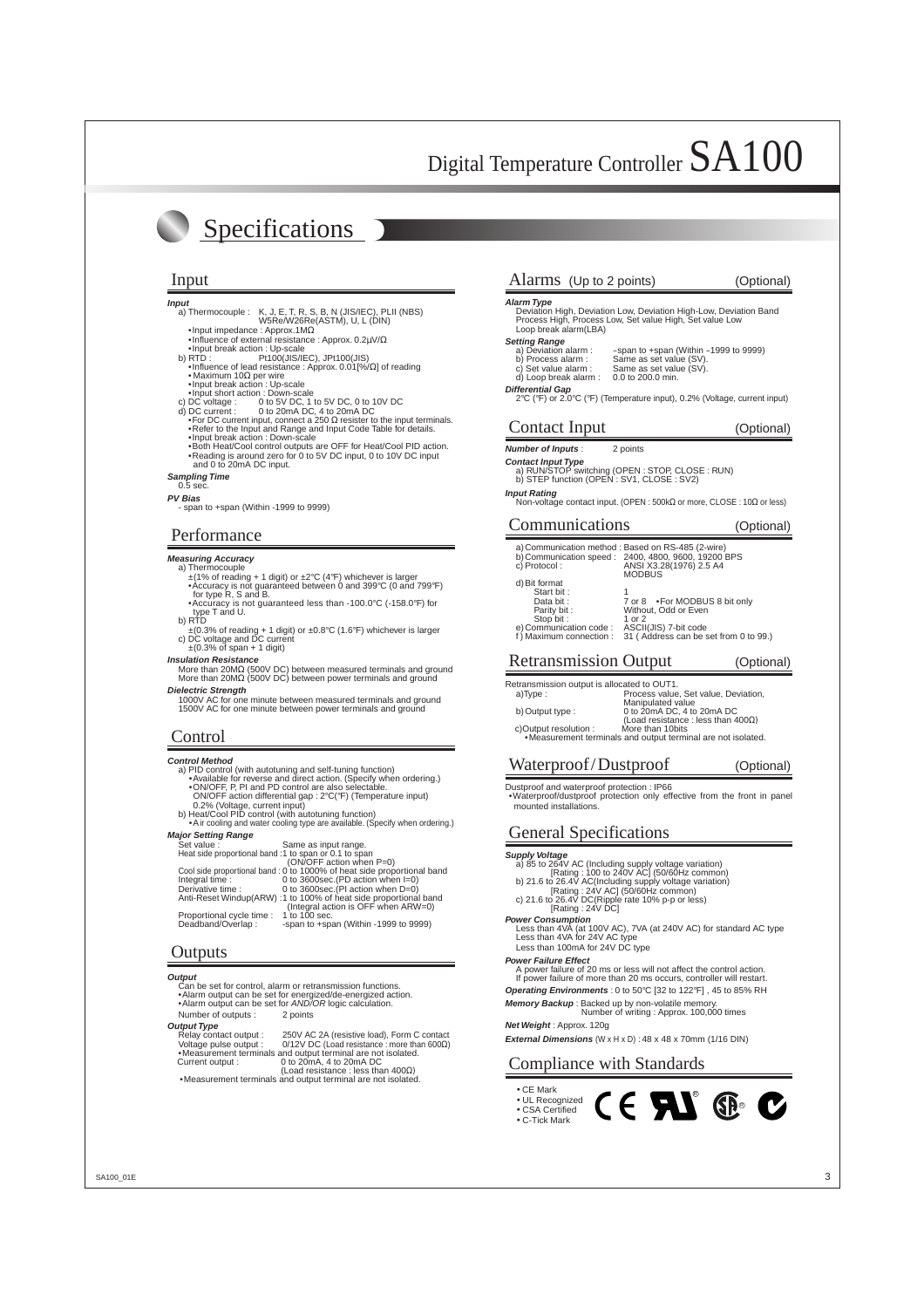# Digital Temperature Controller SA100

## Model and Suffix Code

| <b>Specifications</b>                                            |                                                                                                                                                                             | Model and Suffix Code |        |        |        |                       |                  |                |               |                |                  |         |                            |            |
|------------------------------------------------------------------|-----------------------------------------------------------------------------------------------------------------------------------------------------------------------------|-----------------------|--------|--------|--------|-----------------------|------------------|----------------|---------------|----------------|------------------|---------|----------------------------|------------|
| Model                                                            | SA100 (1/16 DIN size, socket mounting type)                                                                                                                                 | □                     | $\Box$ | $\Box$ | $\Box$ | $\Box$<br>$\sim$      | $\Box =$         | $\Box$         | $\ast$ $\Box$ |                | $\Box = \Box$    | $\Box$  | $\Box$ $\Box$<br>$^\prime$ | $\prime$ Y |
| Control method                                                   | PID control with AT (reverse action)<br>PID control with AT (direct action)<br>Heat/cool PID control with AT (water cooling)<br>Heat/cool PID control with AT (air cooling) | F<br>D<br>W<br>A      |        |        |        |                       |                  |                |               |                |                  |         |                            |            |
| Input and Range                                                  | See Range and Input Code Table                                                                                                                                              |                       | ◻      |        | $\Box$ |                       |                  | $\blacksquare$ |               | $\blacksquare$ |                  |         |                            |            |
| OUT <sub>1</sub><br>(Control, alarm or<br>retransmission output) | Relay contact output<br>Voltage pulse output<br>DC current output : 0 to 20mA<br>DC current output: 4 to 20mA                                                               |                       |        |        |        | м<br>$\vee$<br>7<br>8 |                  |                |               |                |                  |         |                            |            |
| OUT <sub>2</sub><br>(Control or alarm output)                    | No output<br>Relay contact output<br>Voltage pulse output                                                                                                                   |                       |        |        |        |                       | N<br>M<br>$\vee$ |                |               |                |                  |         |                            |            |
| Power supply voltage                                             | 24V AC/DC<br>100 to 240V AC                                                                                                                                                 |                       |        |        |        |                       |                  | 3<br>4         |               |                |                  |         |                            |            |
| Alarm <sub>1</sub>                                               | No alarm<br>See Alarm Code Table                                                                                                                                            |                       |        |        |        |                       |                  |                | N<br>$\Box$   |                |                  |         |                            |            |
| Alarm <sub>2</sub>                                               | No alarm<br>See Alarm Code Table                                                                                                                                            |                       |        |        |        |                       |                  |                |               | N<br>$\Box$    |                  |         |                            |            |
| Communication<br>Contact input                                   | Not supplied<br>Digital communications: RS-485 (RKC standard)<br>Digital communications: RS-485 (MODBUS)<br>External contact input                                          |                       |        |        |        |                       |                  |                |               |                | N<br>5<br>6<br>D |         |                            |            |
| Waterproof/Dustproof                                             | Not supplied<br>Waterproof/Dustproof protection                                                                                                                             |                       |        |        |        |                       |                  |                |               |                |                  | N<br>-1 |                            |            |
| Output allocation code <sup>1</sup>                              | Standard output<br>See Output Allocation Code Table                                                                                                                         |                       |        |        |        |                       |                  |                |               |                |                  |         | No code<br>П.<br>$\Box$    |            |
| Instrument version                                               | Version symbol                                                                                                                                                              |                       |        |        |        |                       |                  |                |               |                |                  |         |                            | Y          |

1 When standard output is selected with control method F or D, Out 1 will always be the control output and Out 2 will either be unused, Alarm 1 or OR logic output of Alarm 1 and Alarm 2<br>Standard output is automatically sel

#### **Range and Input Code Table**

#### Thermocouple input (Field-programmable)

| Input     | Code                        | Range          |         |
|-----------|-----------------------------|----------------|---------|
|           | K i 01                      | 0<br>to        | 200℃    |
|           | Κ<br>02                     | 0<br>to        | 400°C   |
|           | $\frac{1}{1}03$<br>Κ        | 0<br>to        | 600C    |
|           | Κ<br>$\cdot$ 04             | 0<br>to        | 800C    |
|           | $\frac{1}{105}$<br>Κ        | 0<br>to        | 1000℃   |
|           | $\frac{1}{1}06$<br>Κ        | 0<br>to        | 1200℃   |
|           | $\frac{1}{1}07$<br>ĸ        | 0<br>to        | 1372℃   |
|           | K                           | 0<br>to        | 100C    |
|           | $\frac{113}{14}$<br>Κ       | 0<br>to        | 300°C   |
|           | $\overline{20}$<br>K        | 0              | 500℃    |
|           | Ţ<br>K<br>-17               | to             |         |
| κ         |                             | to<br>0        | 450℃    |
| (JIS/IEC) | $\frac{1}{2}08$<br>κ        | $-199.9$<br>to | 300.0°C |
|           | Κ<br>09                     | 0.0<br>to      | 400.0℃  |
|           | ĸ<br>10                     | 0.0<br>to      | 800.0°C |
|           | K<br>29                     | 0.0<br>to      | 200.0C  |
|           | $\overline{37}$<br>Κ        | 0.0<br>to      | 00.00   |
|           | K<br>38                     | $-199.9$<br>to | 800.0°C |
|           | AA<br>Κ                     | to<br>0        | 800°F   |
|           | AA2<br>Κ                    | 0<br>to        | 1600F   |
|           | A3<br>Κ                     | 0<br>to        | 2502F   |
|           | K<br>A9                     | 20<br>to       | 70F     |
|           | A4<br>Κ                     | 0.0<br>to      | 800.0F  |
|           | κ<br>B2                     | $-199.9$<br>to | 999.9F  |
|           | $\overline{01}$<br>J        | to<br>0        | 200℃    |
|           | J<br>02                     | 0<br>to        | 400°C   |
|           | J<br>03                     | 0<br>to        | 600°C   |
|           | J<br>04                     | 0<br>to        | 800°C   |
|           | J                           | 0<br>to        | 1000℃   |
|           | $\frac{105}{06}$<br>J<br>06 | 0<br>to        | 1200℃   |
|           | $\frac{1}{10}$<br>J         | to<br>0        | 450℃    |
|           | 07<br>J                     | $-199.9$<br>to | 300.0℃  |
|           | $\frac{1}{108}$<br>J        | to<br>0.0      | 400.0°C |
| . I       | J<br>.09                    | 0.0<br>to      | 800.0°C |
| (JIS/IEC) | J                           | 0.0<br>to      | 200.0℃  |
|           | $\frac{122}{23}$<br>J       | 0.0<br>to      | 600.0℃  |
|           |                             | $-199.9$       | 600.0℃  |
|           | 30<br>J                     | to             |         |
|           | AA1<br>J                    | to<br>0        | 800F    |
|           | A2<br>J                     | 0<br>to        | 1600F   |
|           | A3<br>J                     | 0<br>to        | 2192F   |
|           | J<br>: A6                   | 0<br>to        | 400F    |
|           | B6<br>J                     | 0.0<br>to      | 800.0°F |
|           | J<br>AA9                    | $-199.9$<br>to | 999.9F  |
| 1         | .01<br>R                    | to<br>0        | 1600℃   |
|           | R<br>$\frac{1}{2}$ 02       | 0<br>to        | 1769℃   |
| R         | R<br>.04                    | 0<br>to        | 1350°C  |
| (JIS/IEC) | R<br>' A1                   | 0<br>to        | 3200F   |
|           | R<br>A2                     | 0<br>to        | 3216F   |

| Input          | Code                             | Range          |               |  |  |  |  |  |  |
|----------------|----------------------------------|----------------|---------------|--|--|--|--|--|--|
| 1              | S<br>i 01                        | 0<br>to        | 1600℃         |  |  |  |  |  |  |
| S              | $\frac{1}{1}02$<br>s             | 0<br>to        | 1769℃         |  |  |  |  |  |  |
| (JIS/IEC)      | S<br>. A1                        | 0<br>to        | 3200F         |  |  |  |  |  |  |
|                | $\overline{A2}$<br>S             | 0<br>to        | 3216°F        |  |  |  |  |  |  |
| 1              | В<br>$\frac{1}{101}$             | 400<br>to      | 1800℃         |  |  |  |  |  |  |
| B              | в<br>i 02                        | to<br>0        | 1820℃         |  |  |  |  |  |  |
| (JIS/IEC)      | AA1<br>В                         | 800<br>to      | 3200°F        |  |  |  |  |  |  |
|                | B<br>. A2                        | 0<br>to        | 3308F         |  |  |  |  |  |  |
|                | $\overline{\phantom{0}}$ 01<br>E | 0<br>to        | 800°C         |  |  |  |  |  |  |
| E              | Е<br>02                          | 0<br>to        | 1000℃         |  |  |  |  |  |  |
| (JIS/IEC)      | A <sub>1</sub><br>E              | to<br>0        | 1600°F        |  |  |  |  |  |  |
|                | A <sub>2</sub><br>E              | 0<br>to        | 1832F         |  |  |  |  |  |  |
|                | Ν<br>01                          | to<br>0        | 1200℃         |  |  |  |  |  |  |
|                | 02<br>Ν                          | 0<br>to        | 1300℃         |  |  |  |  |  |  |
| N              | Ν<br>.06                         | 0.0<br>to      | 800.0℃        |  |  |  |  |  |  |
| (JIS/IEC)      | Ν<br>A1                          | 0<br>to        | 2300F         |  |  |  |  |  |  |
|                | AA2<br>Ν                         | 0<br>to        | 2372F         |  |  |  |  |  |  |
|                | Ν<br>A <sub>5</sub>              | to<br>0.0      | 999.9F        |  |  |  |  |  |  |
|                | Т<br>01                          | $-199.9$<br>to | 400.0℃        |  |  |  |  |  |  |
|                | т<br>02                          | $-199.9$<br>to | 100.0℃        |  |  |  |  |  |  |
| $\overline{2}$ | T<br>03                          | $-100.0$<br>to | 200.0℃        |  |  |  |  |  |  |
| л.             | T<br>04                          | to<br>0.0      | 350.0°C       |  |  |  |  |  |  |
| (JIS/IEC)      | T<br>A1                          | $-199.9$<br>to | 752.0F        |  |  |  |  |  |  |
|                | Т<br>A2                          | $-100.0$<br>to | 200.0°F       |  |  |  |  |  |  |
|                | T<br>A <sub>3</sub>              | $-100.0$<br>to | 400.0F        |  |  |  |  |  |  |
|                | T<br>A4                          | 0.0<br>to      | 450.0F        |  |  |  |  |  |  |
|                | T<br>A <sub>5</sub>              | 0.0<br>to      | 752.0F        |  |  |  |  |  |  |
|                | W<br>01                          | 0<br>to        | 2000℃         |  |  |  |  |  |  |
| W5Re/W26Re     | 02<br>W                          | 0<br>to        | 2320℃         |  |  |  |  |  |  |
| (ASTM)         | W<br>: A1                        | to<br>0        | 4000°F        |  |  |  |  |  |  |
|                | А<br>01                          | 0<br>to        | 1300℃         |  |  |  |  |  |  |
| PLII           | А<br>02                          | 0<br>to        | 1390℃         |  |  |  |  |  |  |
|                | Α<br>03                          | 0<br>to        | 1200℃         |  |  |  |  |  |  |
| (NBS)          | Α<br>: A1                        | 0<br>to        | 2400°F        |  |  |  |  |  |  |
|                | A<br>: A2                        | 0<br>to        | 2534F         |  |  |  |  |  |  |
| $\overline{2}$ | 01<br>U                          | $-199.9$<br>to | $600.0^\circ$ |  |  |  |  |  |  |
|                | ı<br>U<br>02                     | $-199.9$<br>to | 100.0°C       |  |  |  |  |  |  |
| U              | $\frac{1}{2}03$<br>U             | 0.0<br>to      | 400.0℃        |  |  |  |  |  |  |
| (DIN)          | U<br>' A1                        | $-199.9$<br>to | 999.9F        |  |  |  |  |  |  |
|                | AA2<br>U                         | $-100.0$<br>to | 200.0F        |  |  |  |  |  |  |
|                | A3                               | 0.0<br>to      | 999.9F        |  |  |  |  |  |  |
|                | f,<br>01<br>ı                    | to<br>0        | 400°C         |  |  |  |  |  |  |
|                | $\frac{1}{2}$ 02<br>ı            | 0<br>to        | 800C          |  |  |  |  |  |  |
| (DIN)          | ' A1                             | 0<br>to        | 800F          |  |  |  |  |  |  |
|                | A2<br>ı.                         | 0<br>to        | 1600F         |  |  |  |  |  |  |

#### RTD input (Field-programmable)

| Input     | Code                  | Range                    |
|-----------|-----------------------|--------------------------|
|           | i 01                  | 649.0℃<br>-199.9<br>to   |
|           | 02                    | 200.0℃<br>$-199.9$<br>to |
|           | $\overline{03}$       | 50.0℃<br>$-100.0$<br>to  |
|           | 04                    | 100.0℃<br>$-100.0$<br>to |
|           | $\overline{05}$<br>n  | 200.0℃<br>-100.0<br>to   |
|           | $\overline{06}$<br>D  | to<br>50.0℃<br>0.0       |
|           | $\overline{07}$<br>D  | 100.0℃<br>0.0<br>to      |
|           | $\overline{08}$<br>D  | 200.0℃<br>0.0<br>to      |
| Pt100     | ' 09<br>D             | 300.0°C<br>0.0<br>to     |
| (JIS/IEC) | $\frac{1}{10}$        | 500.0℃<br>0.0<br>to      |
|           | AA                    | $-199.9$<br>999.9F<br>to |
|           | $^{\prime}$ A2<br>n   | 400.0F<br>-199.9<br>to   |
|           | $^{\prime}$ A3        | 200.0F<br>$-199.9$<br>to |
|           | AA                    | 100.0F<br>$-100.0$<br>to |
|           | AA5<br>D              | $-100.0$<br>300.0F<br>to |
|           | $\overline{A}$ 6<br>D | 100.0F<br>0.0<br>to      |
|           | 'AT                   | 200.0F<br>0.0<br>to      |
|           | 'AB                   | 400.0F<br>0.0<br>to      |
|           | $^{\prime}$ A9<br>n   | 500.0F<br>0.0<br>to      |
|           | $\overline{01}$<br>Ρ  | 649.0℃<br>-199.9<br>to   |
|           | $\overline{02}$<br>P  | -199.9<br>200.0℃<br>to   |
|           | 103<br>P              | 50.0℃<br>$-100.0$<br>to  |
|           | .04<br>P              | 100.0℃<br>-100.0<br>to   |
| JPt100    | ı<br>P<br>05          | 200.0℃<br>-100.0<br>to   |
| (JIS)     | P<br>06               | 50.0C<br>0.0<br>to       |
|           | P<br>07               | 100.0℃<br>0.0<br>to      |
|           | 08<br>P               | 200.0℃<br>to<br>0.0      |
|           | P<br>09               | 300.0°C<br>0.0<br>to     |
|           | P<br>10               | 500.0℃<br>0.0<br>to      |

#### Voltage/Current DC input 3 (Field-programmable)

| Input       |   | Code | Range                       |
|-------------|---|------|-----------------------------|
| $0$ to $5V$ |   | 01   | 100.0%<br>0.0 <sub>to</sub> |
| 0 to 10V    | 5 | .01  | 100.0%<br>0.0 <sub>to</sub> |
| 1 to $5V$   | 6 | i 01 | 100.0%<br>0.0 <sub>to</sub> |
| 0 to 20mA   |   | 01   | 100.0%<br>0.0 <sub>to</sub> |
| 4 to 20mA   |   |      | 100.0%<br>$t_{\Omega}$      |

1 Type R,S and B input : Accuracy is not guaranteed between 0 and 399°C (0 and 799°F).

2 Type T and U input : Accuracy is not guaranteed less than -100.0℃ (-158.0℉).<br>3 DC current input : A 250 Ω resistor is externally connected at the input terminals.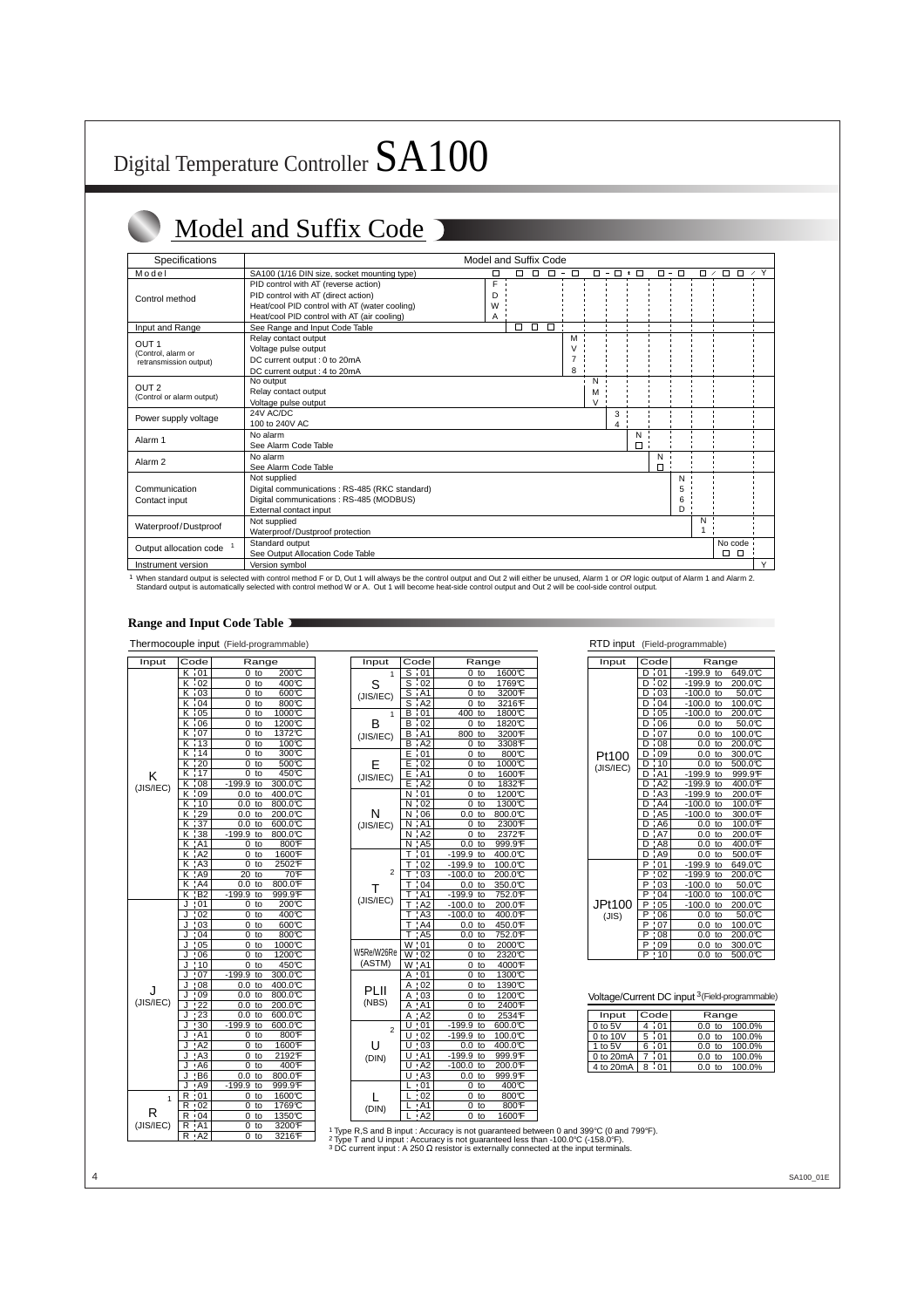## Model and Suffix Code

#### **Alarm Code Table**

| A   Deviation High                                                   | B I Deviation Low           | C   Deviation High/Low           | D I Deviation Band   |
|----------------------------------------------------------------------|-----------------------------|----------------------------------|----------------------|
| E   Deviation High with Hold                                         | F   Deviation Low with Hold | G   Deviation High/Low with Hold | H   Process High     |
| J   Process Low                                                      | K   Process High with Hold  | L丨Process Low with Hold          | R I Loop break alarm |
| V   Set value High                                                   | W Set value Low             |                                  |                      |
| . Loop break alarm is not available with Heat/Cool PID control type. |                             |                                  |                      |

#### **Output Allocation Code Table**

| Code |                                          | Specifications                  |                                                        |
|------|------------------------------------------|---------------------------------|--------------------------------------------------------|
|      | Control methods                          | Output 1                        | Output 2                                               |
| 03   | PID control + Alarm 1                    | Control output                  | Alarm 1 output (De-energized)                          |
| 04   | PID control + Alarm 1, 2                 | Control output                  | AND logic output of Alarm 1 and Alarm 2 (Energized)    |
| 05   | PID control + Alarm 1, 2                 | Control output                  | OR logic output of Alarm 1 and Alarm 2 (De-energized)  |
| 06   | PID control + Alarm 1, 2                 | Control output                  | AND logic output of Alarm 1 and Alarm 2 (De-energized) |
| 07   | PID control + Alarm 1, 2 or only Alarm 1 | Control output                  | No output                                              |
| 08   | PID control + Alarm 1.2                  | Control output                  | Only Alarm 1 output (Energized)                        |
| 09   | Alarm 1 + Alarm 2<br>2                   | Alarm 1 output (Energized)      | Alarm 2 output (Energized)                             |
| 10   | 2<br>Alarm 1 + Alarm 2                   | Alarm 1 output (Energized)      | Alarm 2 output (De-energized)                          |
| 11   | 2<br>Alarm 1 + Alarm 2                   | Alarm 1 output (De-energized)   | Alarm 2 output (De-energized)                          |
| 12   | Retransmission + PID control             | Retransmission output           | Control output                                         |
| 13   | Retransmission + Alarm 1, 2              | Retransmission output           | OR logic output of Alarm 1 and Alarm 2 (Energized)     |
| 14   | Retransmission + Alarm 1, 2              | Retransmission output           | OR logic output of Alarm 1 and Alarm 2 (De-energized)  |
| 15   | Retransmission + Alarm 1, 2              | Retransmission output           | AND logic output of Alarm 1 and Alarm 2 (Energized)    |
| 16   | Retransmission + Alarm 1, 2              | Retransmission output           | AND logic output of Alarm 1 and Alarm 2 (De-energized) |
| 17   | Retransmission + Alarm 1                 | Retransmission output           | Alarm 1 output (Energized)                             |
| 18   | Retransmission + Alarm 1                 | Retransmission output           | Alarm 1 output (De-energized)                          |
| 19   | Heat-Cool PID control                    | Cool output (DC current output) | Heat output (Relay contact or Voltage pulse output)    |

1 The alarm monitor can only be confirmed by front LCD display or serial communication. 2 Specify control action F to use both outputs as alarms.



#### **Accessory**

| Name                                | Model code |  |  |  |  |
|-------------------------------------|------------|--|--|--|--|
| Shunt resistor for DC current input | KD100-55   |  |  |  |  |
| Terminal cover                      | KSA200-56A |  |  |  |  |